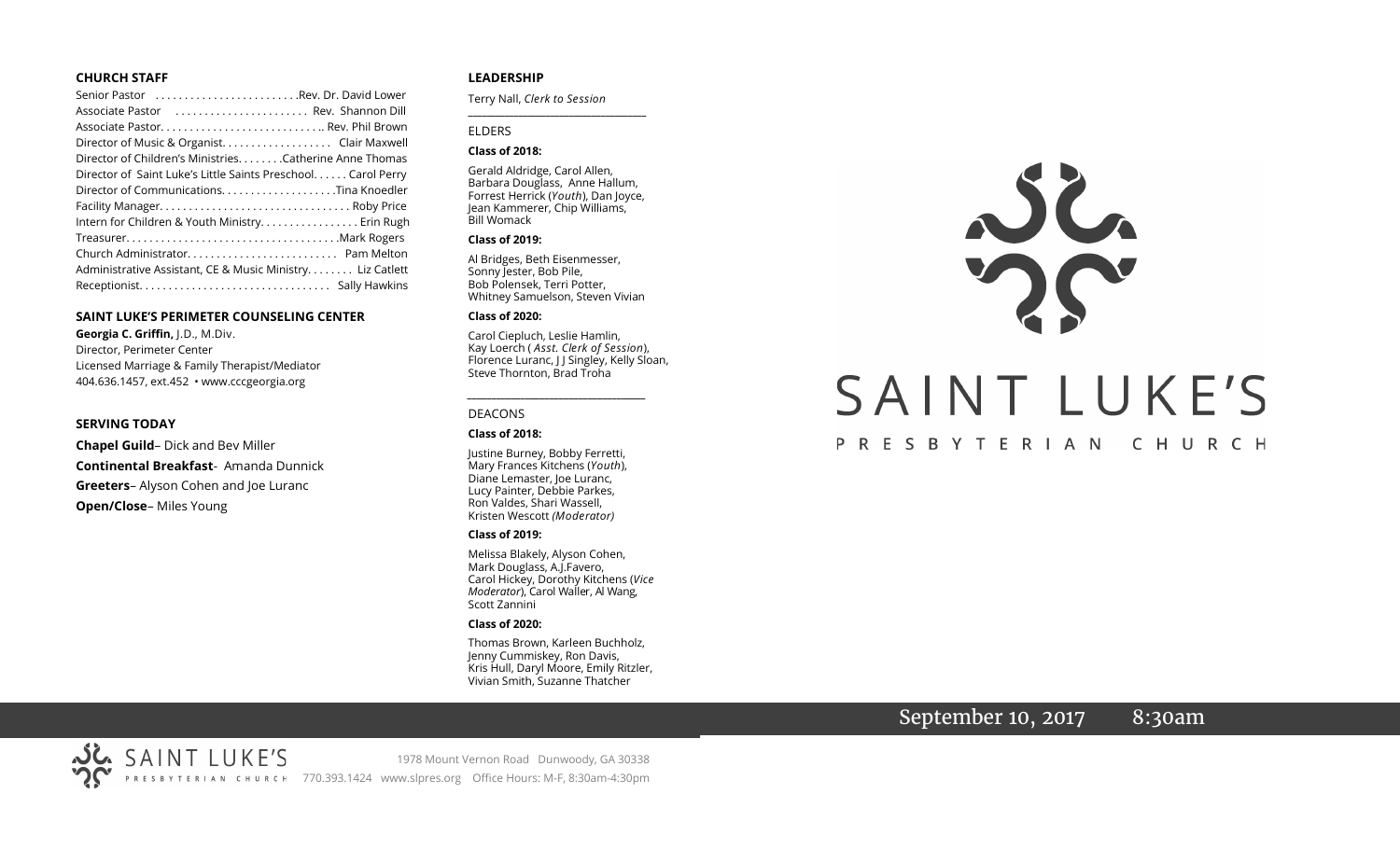

1978 Mount Vernon Road • Dunwoody, Georgia 30338 770.393.1424 • www.slpres.org

#### **September 10, 2017**  Ordinary Time

#### **Liturgical Color:** Green

*Green is used for time periods called Ordinary Time. Ordinary Time is not marked by a specific festival or season.* 

## **SUNDAY SCHEDULE**

8:30am Chapel Communion Service 9:30am Sunday School 10:30am Sanctuary Worship Service *Nursery available at all services and Sunday School.*

## MISSION

Responding to God's call and empowered by the Holy Spirit, we invite all to join us in knowing, serving, and sharing Jesus Christ here and around the world.

## VISION

To be a beacon of faith, hope, and love– every member an active disciple in Christ's ministry.

# **WELCOME, GUESTS!**

We are delighted you are worshipping with us.

**DURING** the Welcome, please print the requested information on the Friendship Pad and pass the Friendship Pad down the pew.

**AFTER** the worship service, please join us outside the Chapel where our Pastors will be available to answer questions and provide you with a loaf of freshly-baked bread.

**FOR MORE** information about our programs, ministries or membership, please contact one of our Pastors at 770.393.1424, or visit our website: slpres.org.

## **THAT ALL MAY WORSHIP**

**ASSISTIVE** hearing devices, large print hymnals, large print bulletins and back cushions are available. Please contact an usher for further assistance. thistext **CHILDREN'S WORSHIP** notebooks

and lacing crosses are available on the table just outside the Chapel doors. For your convenience, there is a Family Restroom located in the hallway of the administrative offices, on the first floor, near the main lobby.

## **MARRIAGE ENRICHMENT GROUP (MEG)** —

The Marriage Enrichment Group starts meeting again on Sunday, September 10, 5-6:30pm in the Finch Room #203. We meet once a month on a Sunday evening. There is childcare provided. Our goal is to enrich our marriages by intentionally spending time together as a couple, away from the many distractions of our busy lives. If you want more information or just want to come see what the group is all about, please call either Kimey or Mark Reed. (Kimey 404.441.8614 or Mark 404.441.7410)

## **PW CIRCLE MEETINGS BEGIN THIS WEEK** —

Just a reminder to all the women of Saint Luke's, Circle meetings begin this week on Monday, September 11 at 9:30am and 7:30pm or Tuesday, September 12 at 9:30am. Even if you have not signed up yet, come join us, and you can do so there. Hope to see you and share Bible study with you all this Fall! Call Fern Mitropoulos with any questions, 770-343-8996.

## **CARE FOR A REAL SCOTTISH HERITAGE**

**EXPERIENCE?**— We are currently planning to host a trip to Scotland next spring from April 29 to May 7, 2018. Full information is on the Saint Luke's website. Please go to http:// slpres.org/Scotland-2018/. Deadline for deposit and registration is September 13.

## **GREEN TEAM NEEDS YOU! ELECTRONICS**

**RECYCLE EVENT**— Volunteers will be needed to assist with the City of Dunwoody Electronics Recycle Event on September 17. Two time shifts are available, but of course, you can step up for both shifts: 11:30am-2pm and 1:30pm-4pm. Please email Ron Davis with your availability. DaviRW@hotmail.com.

**TAVERN TALKS** — David Lower would like to invite the men of Saint Luke's to join him on Monday, September 18 at 8pm to the Dunwoody Tavern for "Tavern Talks." This fall we will plan to gather guys together on the third Monday of each month for fun, food, beverages, Monday Night Football, and conversation about life and spirituality. Consider bringing a friend with you to be filled with good things! The Dunwoody Tavern, 5488 Chamblee Dunwoody Road.

## **OWLS KICKOFF ON SEPTEMBER 26** — OWLS

stands for Older, Wiser, Loving, Seniors. We are a group of those 55+ who gather on the 4th Tuesday of the month for a home cooked lunch, prepared by our chef, Karleen Buchholz. We enjoy each others company, get to know new folks and renew old acquaintances. Please join us on September 26 for a luncheon in the Great Hall at 11:30am. Cost is \$6pp. Sign up sheet is on the church lobby bulletin board or call Sally Hawkins at the church to RSVP, 770.393.1424. Feel free to contact Nancy Self, [nself@comcast.net](mailto:nself@comcast.net) or Gerald Aldridge, [geraldaldridge@gmail.com](mailto:geraldaldridge@gmail.com) with any questions about the OWLS group.

## **WHAT ARE YOU DOING ON SEPTEMBER 30?**

Will you be sitting around watching: Georgia vs. Tennessee ? Florida vs. Vanderbilt ? Alabama vs. Ole Miss ? Clemson vs. Virginia Tech ? Maybe we can cheer for something else altogether. Appalachian residents will do just that if you help them prepare to combat the arrival of inclement weather and isolation. Mountain TOP gives adults the opportunity to participate in a special rivalry the weekend of September 28-October 1. If you are looking for a different mission trip or considering your first, AIM (Adults In Ministry) is a perfect way to satisfy that desire. For more information or inspiration contact Ted Guerrant 770-990-4473.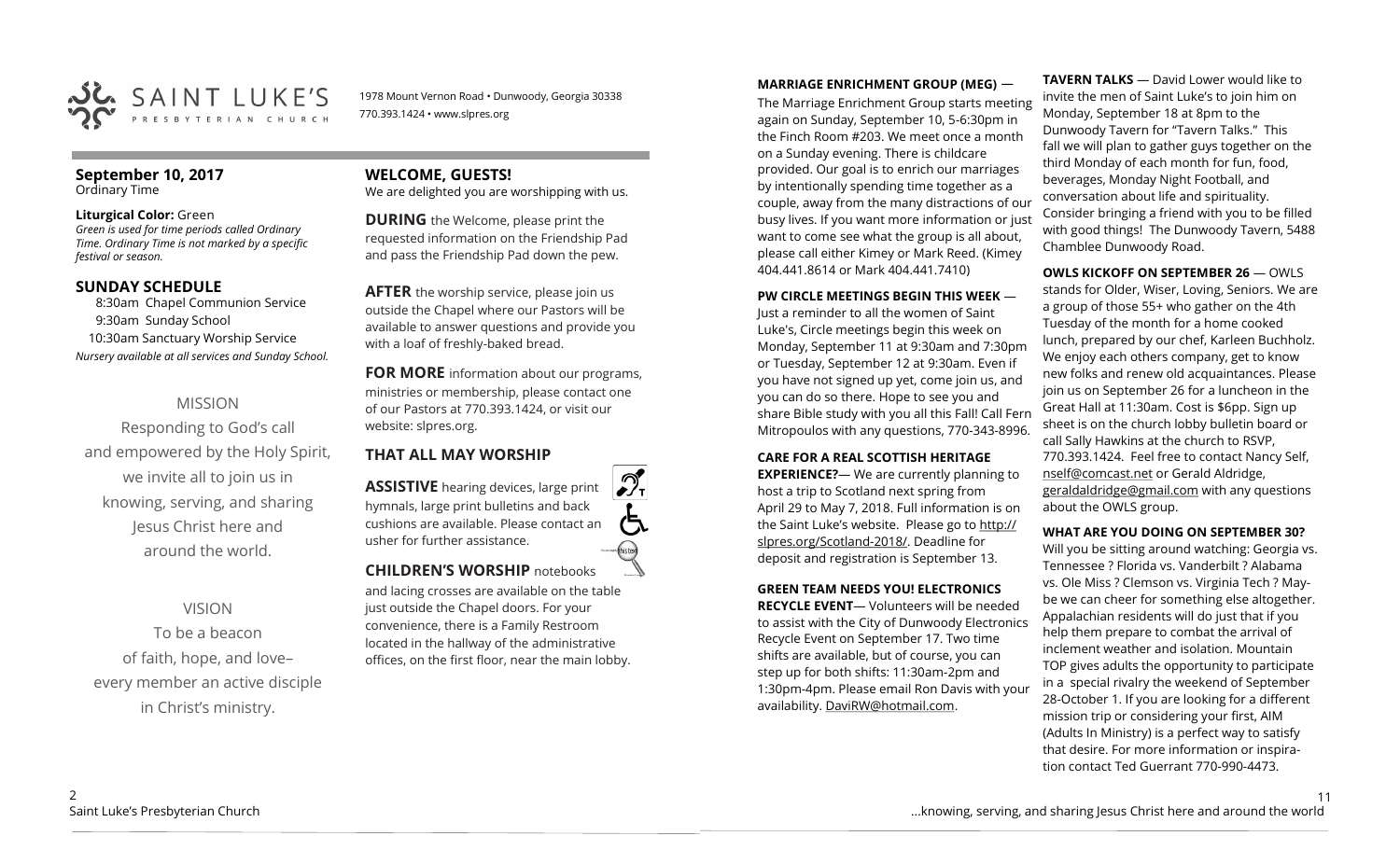# MUSIC MINISTRY

**Clair Maxwell clairmaxwell@slpres.org / 770.393.1424 ext. 227**  \_\_\_\_\_\_\_\_\_\_\_\_\_\_\_\_\_\_\_\_\_\_\_\_\_\_\_\_\_\_\_\_\_\_\_\_\_\_\_\_\_\_\_\_\_\_\_\_\_\_\_\_\_\_\_\_\_\_\_\_\_\_\_\_\_\_\_\_\_\_\_\_\_\_\_\_\_\_\_\_\_\_\_\_\_\_\_\_\_\_\_\_\_\_\_\_\_\_\_\_

## **CHOIR REHEARSALS ON WEDNESDAYS**

5:00-5:45pm Cherub Choir, Ages 4-5, *Yvonne Miller, Director (begins September 20)* 5:00-5:45pm Westminster Choir, Grades 1-5, *Clair Maxwell, Director (begins September 20)* 6:30-7:20pm Festival Ringers, Youth & Adults, *Clair Maxwell, Director*  7:30-9:00pm Chancel Choir, Youth & Adults, *Clair Maxwell, Director* 

### **UPCOMING EVENTS**

September 20– Westminster and Cherub Choirs begin ( also beginning of FEAST) October 22 – Bluegrass Mass concert with Choral Guild and bluegrass band – 4pm December 10 – Toys for Tots concert with brass – 4pm December 17 – Lessons and Carols service - 10:30am

 $\_$  ,  $\_$  ,  $\_$  ,  $\_$  ,  $\_$  ,  $\_$  ,  $\_$  ,  $\_$  ,  $\_$  ,  $\_$  ,  $\_$  ,  $\_$  ,  $\_$  ,  $\_$  ,  $\_$  ,  $\_$  ,  $\_$  ,  $\_$  ,  $\_$  ,  $\_$ 

# YOUTH MINISTRY

**Phil Brown philbrown@slpres.org / 770.393.1424 ext. 238** 

### **HERE'S WHAT'S COMING UP IN YOUTH MINISTRY**

- September 10: Youth group starts back. Tartan Trot Sponsorship Kickoff. Middle School Youth Group, 5-6:30pm at the church. Parents Meeting, 6-6:40pm at the church. High School Youth Group, 7-8:30pm at the Singley home. *Check Youth email or get with Phil for address.*
- September 17: Middle School Youth Group, 5-6:30pm at the church. High School Youth Group, 7-8:30pm at Sargent/Hurst home. *Check Youth email or get with Phil for address.*
- September 24: Corn Maze after church. Sign up on line. Tartan Trot Family Dinner at Vintage Pizza, 5-7pm.
- October 8: Six Flags. Sign up on line.

## **In Preparation for Worship**

"In the beginning was the Word, and the Word was with God, and the Word was God. He was in the beginning with God. All things came into being through him, and without him not one thing came into being. What has come into being in him was life, and the life was the light of all people. The light shines in the darkness, and the darkness did not overcome it." *– John 1:1-5*

### **Prelude** Prelude *Dietrich Buxtehude*

## **Welcome and Announcements**

*If you are new to Saint Luke's today, welcome, we are so glad you are here! We have a gift of fresh bread we would love to give to you as a token of our gratitude. Please introduce yourself after worship to receive your welcome gift.*

*After every worship service at Saint Luke's, there is a Stephen Minister in the Prayer Room (across the hall from the Chapel) available to hear your concerns or joys and help you offer a prayer to God. You are invited to receive this ministry of listening and prayer.*

*Please take the time now to fill out the Friendship Pads situated at the end of each pew. Write down your names and pass the pad down the pew, so that you may greet your pew neighbors by name and that we may know you are here.*

## **Call to Worship\***

- Leader: Lord, you give life to live! From day one, your Spirit brooding over the deep, your wind rushing, your breath filling. **People: As creatures of the earth we rejoice in life, using our breath and our being to raise this hymn of praise!** Leader: Hallelujahs for the growth from seed to plant, greening the earth; its fruit– beauty and food!
- **People: All the world sings praise to God, whose glory grows in all that breathes!**
- **Hymn #5\*** God the Sculptor of the Mountains *JENNINGS-HOUSTON*

## **Call to Confession\***

Leader: The Lord be with you. **People: And also with you.** Leader: Let us pray.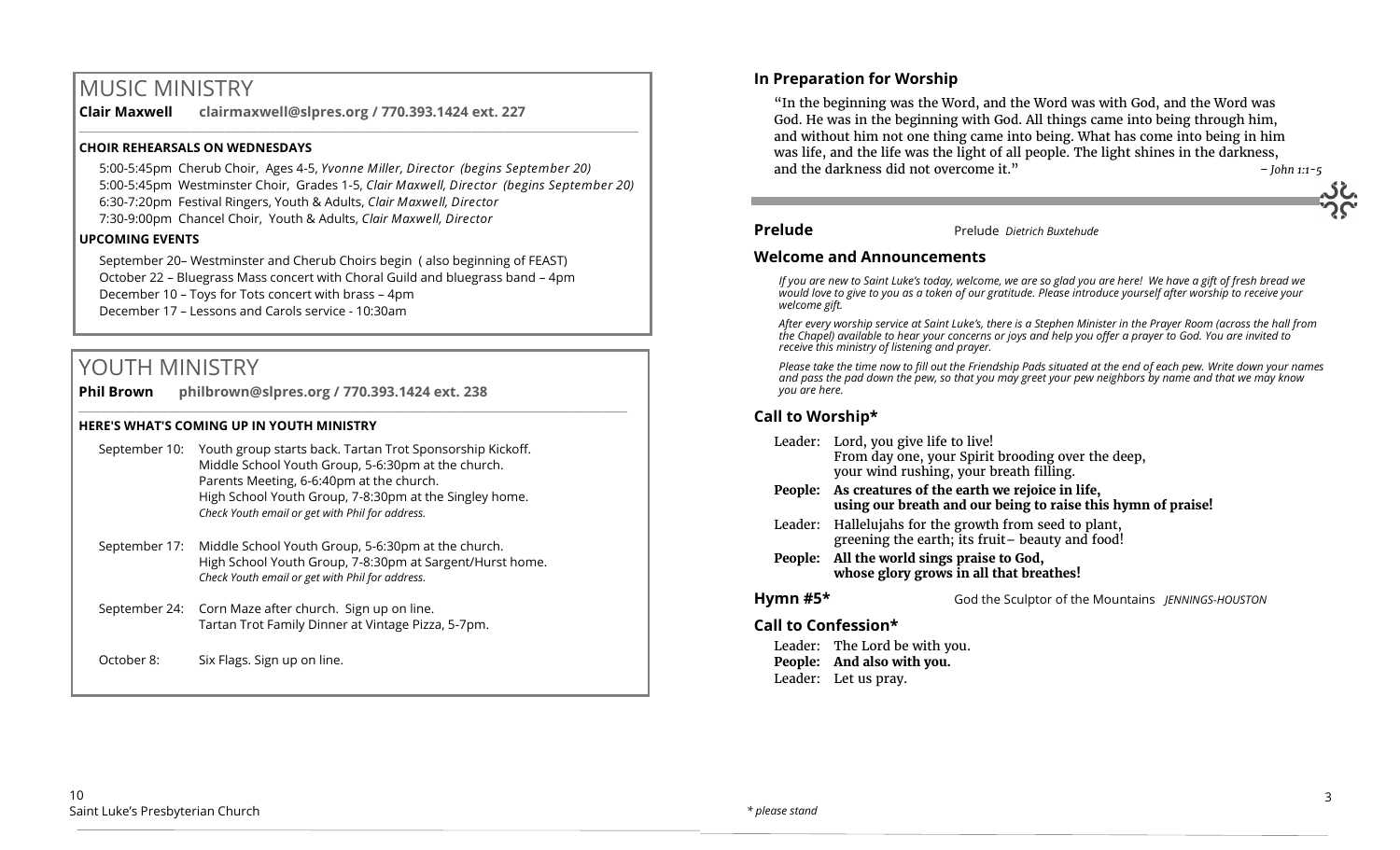## **Prayer of Confession\***

**Holy and eternal God, Your spirit moved over the unformed waters, and you spoke your eternal Word, that begins "let there be…" and so there was light, and earth, and life, and these things were good. From life sprung human life, and you appointed us to be responsible for all the good things you have made. We take away from the earth and its precious forms of life more than we take care of it. Renew in us a wonder at your creation, a gratefulness for its fruits, and a sense of stewardship over its precious resources. Hear now our silent prayers of confession**...(*Silence is kept for personal confession)* 

Leader: Lord, in Your mercy, **People: Hear our prayer. Amen.**

## **Assurance of Forgiveness\***

**Song of Praise\*** Glory Be to the Father *GLORIA PATRI* 

**Glory be to the Father, and to the Son, and to the Holy Ghost; as it was in the beginning, is now, and ever shall be, world without end. Amen, amen.**

## **Passing of the Peace of Christ\***

Leader: May the peace of Christ be with you. **People: And also with you.**

## **Song of Invitation**

*1st time: SOLO, 2nd time: ALL, 3rd time: ALL, quietly*



# S P L A S H ! CHILDREN'S MINISTRIES

**\_\_\_\_\_\_\_\_\_\_\_\_\_\_\_\_\_\_\_\_\_\_\_\_\_\_\_\_\_\_\_\_\_\_\_\_\_\_\_\_\_\_\_\_\_\_\_\_\_\_\_\_\_\_\_\_\_\_\_\_\_\_\_\_\_\_\_\_\_\_\_\_\_\_\_\_\_\_\_\_\_\_\_\_\_\_\_\_\_\_\_\_\_\_\_\_\_\_\_\_\_\_\_\_\_\_\_** 

**Catherine Anne Thomas cathomas@slpres.org / 770.393.1424 ext. 228** 

#### **UPCOMING EVENTS**

**Sunday, September 10** – First morning of Sunday School fun for children, 9:30am.

**Wednesday, September 20** – First Night of Feast! Children's Choirs begin rehearsals, delicious family dinners are back, and engaging new classes debut for all ages!

### **CHILDREN'S MINISTRIES STILL NEEDS YOU!**

With a September 10 start to Sunday School and a September 20 start to Feast Wednesdays, it's never too late to support the children of Saint Luke's with your presence! The following volunteer needs remain:

Godly Play Preschool Sunday School – 9:30 to 10:15am, work in rotation with others.

Elementary "Dig In" Sunday School – 9:30 to 10:15am, work in rotation with others.

- Elementary Wednesday night "Character Rooted in Christ" class 6:30 to 7:15 for 6 weeks beginning September 20; can work in rotation with others.
- Faithful Friends after Tell Us Our Story on Sunday mornings (except for the first Sunday of each month); sign up for as few or as many lessons as you wish.

Please consider any of these fun and rewarding opportunities! Email Catherine Anne Thomas to sign up or if you have any questions, cathomas@slpres.org.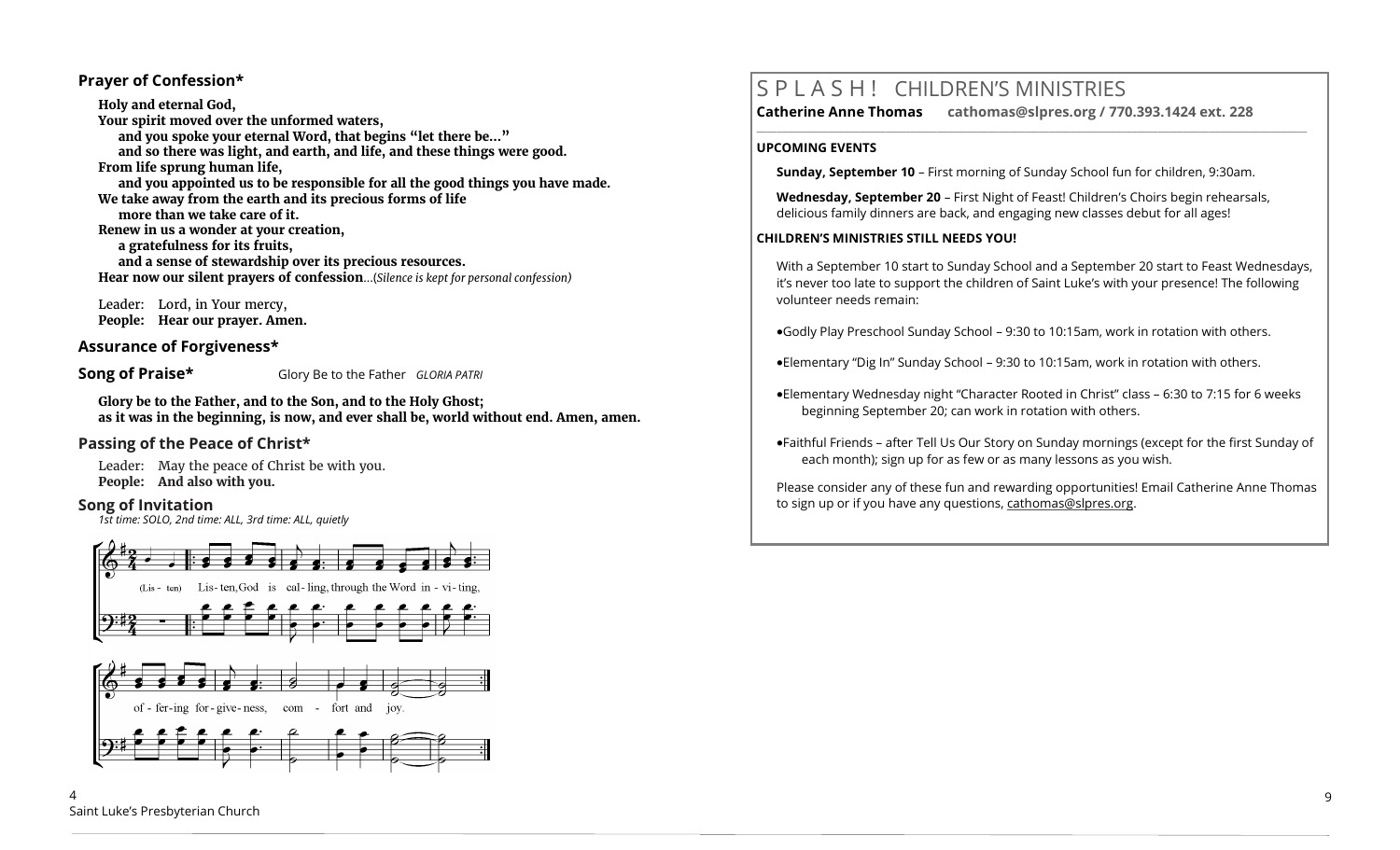# ADULT MINISTRY

**Shannon Dill shannondill@slpres.org / 770.393.1424 ext. 229** 

## **ADULT SUNDAY SCHOOL**

Adult Sunday school classes will convene today with a group meeting in the chapel at 9:30am to discuss the fall line-up. Individual classes will begin on September 17.

 $\_$  ,  $\_$  ,  $\_$  ,  $\_$  ,  $\_$  ,  $\_$  ,  $\_$  ,  $\_$  ,  $\_$  ,  $\_$  ,  $\_$  ,  $\_$  ,  $\_$  ,  $\_$  ,  $\_$  ,  $\_$  ,  $\_$  ,  $\_$  ,  $\_$ 

## **HOUSE TO HOUSE (NEW)**

House to House will be a new adult Sunday school class replacing the FINCH class. In this class, we will seek to spread the love of Christ from House to House within our congregation and community. House to House is building community through social and service activities and spreading the love of Christ through learning with educated leaders.

## **NEW MEMBER INQUIRER'S CLASS**

If you are interested in learning more about Saint Luke's, the Presbyterian faith tradition, and what it means to be a member of this wonderful church, please join David Lower for New Member Inquirers Class on Sundays, September 17 through October 1, 9:30 – 10:15am in the Session Room (room 109). New members will be welcomed during the 10:30am worship service on Sunday, October 1. Childcare provided during classes. Contact David Lower with questions: [davidlower@slpres.org](mailto:davidlower@slpres.org) / 770.393.1424, ext. 223.

## **FRIDAY MORNING MEN'S BIBLE STUDY**

Fellowship and Bible study every Friday from 6:40-8am in the Parlor with Dan Joyce.

## **BIBLE STUDY: "WAYFARERS"**

Come join David, Shannon or Phil as this week's preacher leads a study of the scripture for the upcoming Sunday's worship. Meet on Wednesdays at 10am in the church library.

## **MOM'S SMALL GROUP, "LOVE DOES"**

A new small group for moms of all stages to explore all that God wants to do with us. This class will begin on September 14 and meets on the 2nd Thursday of the month at Shannon's home from 7:30-8:30pm.

## **MOM'S MID-DAY GROUP**

Please join Shannon Dill and other moms to encourage, grow, and laugh with one another! This semester we'll meet on Wednesday mornings at 10:30am, September 20 through November 1 in the Session room. Contact Carol Perry, carolperry @slpres.org, to make a child care reservation (free!).

## **FAITH AND PARENTING GROUP**

David and Amanda Lower would like to invite Saint Luke's parents for a small group that will meet on the first Sunday of the month beginning October 1, 5:30-6:45pm. Casual dinner and childcare offered. Also, looking to add an additional date/time. More details to follow. Please email David Lower to sign up or ask any questions. davidlower@slpres.org.

Leader: The Word of the Lord. **People: Thanks be to God.**

**Tell Us Our Story Shannon Dill Contract Contract Contract Contract Contract Contract Contract Contract Contract Contract Contract Contract Contract Contract Contract Contract Contract Contract Contract Contract Contra** 

*Children are always welcome to stay in worship. If preferred, parents may take their child(ren) to the nursery.*

| Sermon | "God Shows Up Creating" | David Lower |
|--------|-------------------------|-------------|
|--------|-------------------------|-------------|

**Affirmation of Faith\*** From the Confession of 1967

*Today we read an excerpt from The Confession of 1967, a foundational confession of the Presbyterian Church USA, adopted to clarify the faith, love, and hope of the Christian tradition. These confessional words about God and the Bible offer the foundation upon which our worship journey through the Bible this year, guided by the Narrative Lectionary, might rest and flourish.*

**The one sufficient revelation of God is Jesus Christ,** 

**the Word of God incarnate, to whom the Holy Spirit** 

**bears unique and authoritative witness through the Holy Scriptures,**

**which are received and obeyed as the word of God written.**

**The Bible is to be interpreted in the light of its witness to God's work of reconciliation in Christ.**

**The Scriptures, given under the guidance of the Holy Spirit,**

**are nevertheless words of human beings,**

**conditioned by the language, thought forms,** 

**and literary fashions of the places and times at which they were written.**

**They reflect views of life, history, and the cosmos which were then current. The church, therefore, has an obligation to approach the Scriptures** 

**with literary and historical understanding.** 

**As God has spoken the divine word in diverse cultural situations, the church is confident that God will continue** 

**to speak through the Scriptures in a changing world and in every form of human culture.**

**God's word is spoken to the church today where the Scriptures are faithfully preached and attentively read in dependence on the illumination of the Holy Spirit and with readiness to receive their truth and direction.**

## **Moment for Mission** Tartan Trot **Transform Transform T**J McGoldrick

## **Offering Invitation**

*Giving is a tangible sign of worship. If you give electronically, there is a blue, laminated, electronic giving card in the pew rack to place in the offering plate as it is passed.*

**Offertory** Fugue *Dietrich Buxtehude*